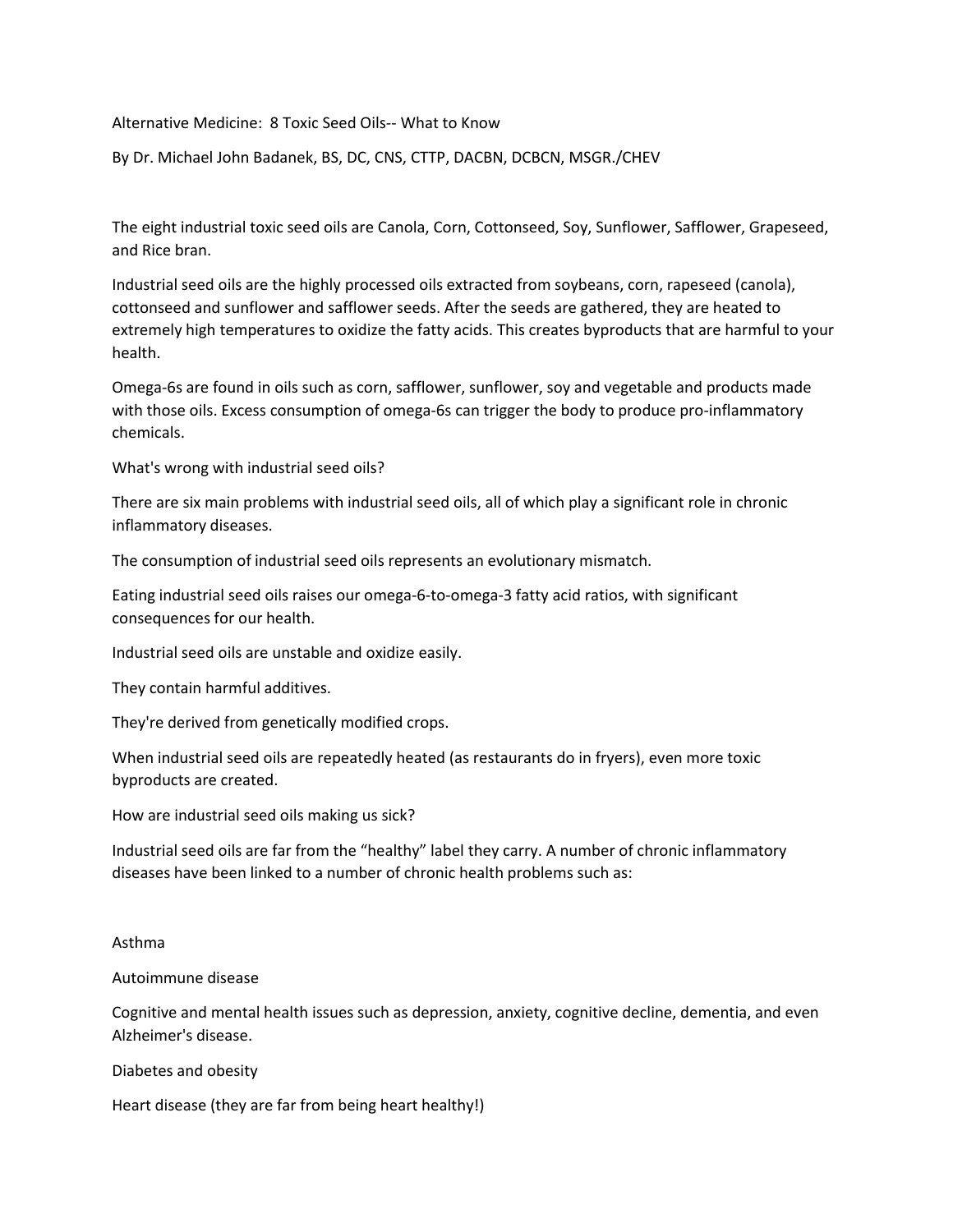Gut health issues such as irritable bowel syndrome (IBD) and inflammatory bowel disease (IBS)

Inflammation

Infertility

Macular degeneration

**Osteoarthritis** 

The best thing you can do for your own health and the health of your family is to get rid of all vegetable oils and margarines from your home. Simply throw them out. Replace them with saturated fats for cooking and extra virgin olive and avocado oil for dressing.

Summary:

At this point, it should be clear that we want to avoid omega-6 fats in our cooking oil. The following is a good graphic to represent what to avoid.

Oils from tropical plants such as cacao, coconut, and palm are lowest in omega-6, while oils from cold weather plants such as sunflower and soybean are highest in omega-6 and best avoided.